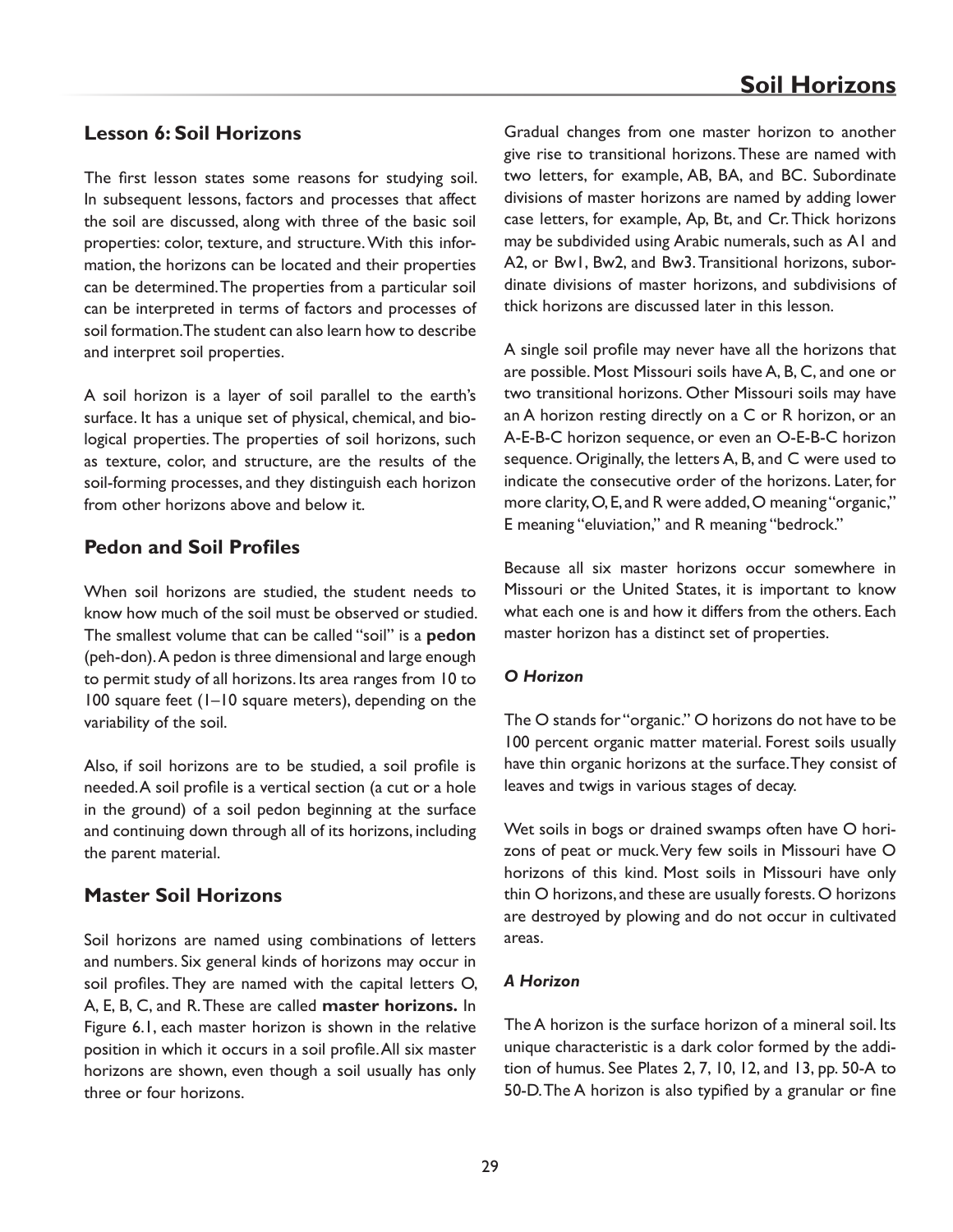# **Soil Science**

blocky structure (aggregate shape) and friable consistence (easily crushed).

The thickness of the A horizon ranges from a few inches in most forested soils to more than 30 inches in some upland prairie soils and some alluvial soils on flood plains. Every cultivated agricultural soil has an A horizon.

A horizons are extremely important in maintaining soil fertility and providing a favorable environment for root growth. They should be protected from erosion and compaction.

immediately beneath an O or an A horizon. See Plates 11, 12, and 13, pp. 50-C and 50-D. E horizons are light colored because nearly all the iron and organic matter have been removed. One can think of the E as meaning "eluviation" or "leaching" (This horizon was formerly referred to as the A2 horizon.)

E horizons occur in most forested soils that have not been cultivated, and in several of the prairie soils in Missouri. In most soils, the E horizon has noticeably less clay than the B horizon beneath it.

### *B Horizon*

*E Horizon*

Figure 6.1 – Master Horizons

This horizon is generally grayish brown to white in color. It is not present in all Missouri soils, but when it is, it occurs The B horizon is the subsoil layer that generally changes the most because of soil-forming processes. Several kinds of changes are possible.

| 0<br>A<br>В | O Horizon - Plant litter. Organic debris (leaves, etc.) in<br>various stages of decay<br>A Horizon - Zone of eluviation. Zone of maximum humus<br>accumulation (usually dark colored)<br>E Horizon - Zone of eluviation. Zone of maximum eluviation<br>(usually light colored)<br>B Horizon - Zone of translocated clay |
|-------------|-------------------------------------------------------------------------------------------------------------------------------------------------------------------------------------------------------------------------------------------------------------------------------------------------------------------------|
| C<br>R      | C Horizon - Weathered unconsolidated material<br>R Horizon - Bedrock                                                                                                                                                                                                                                                    |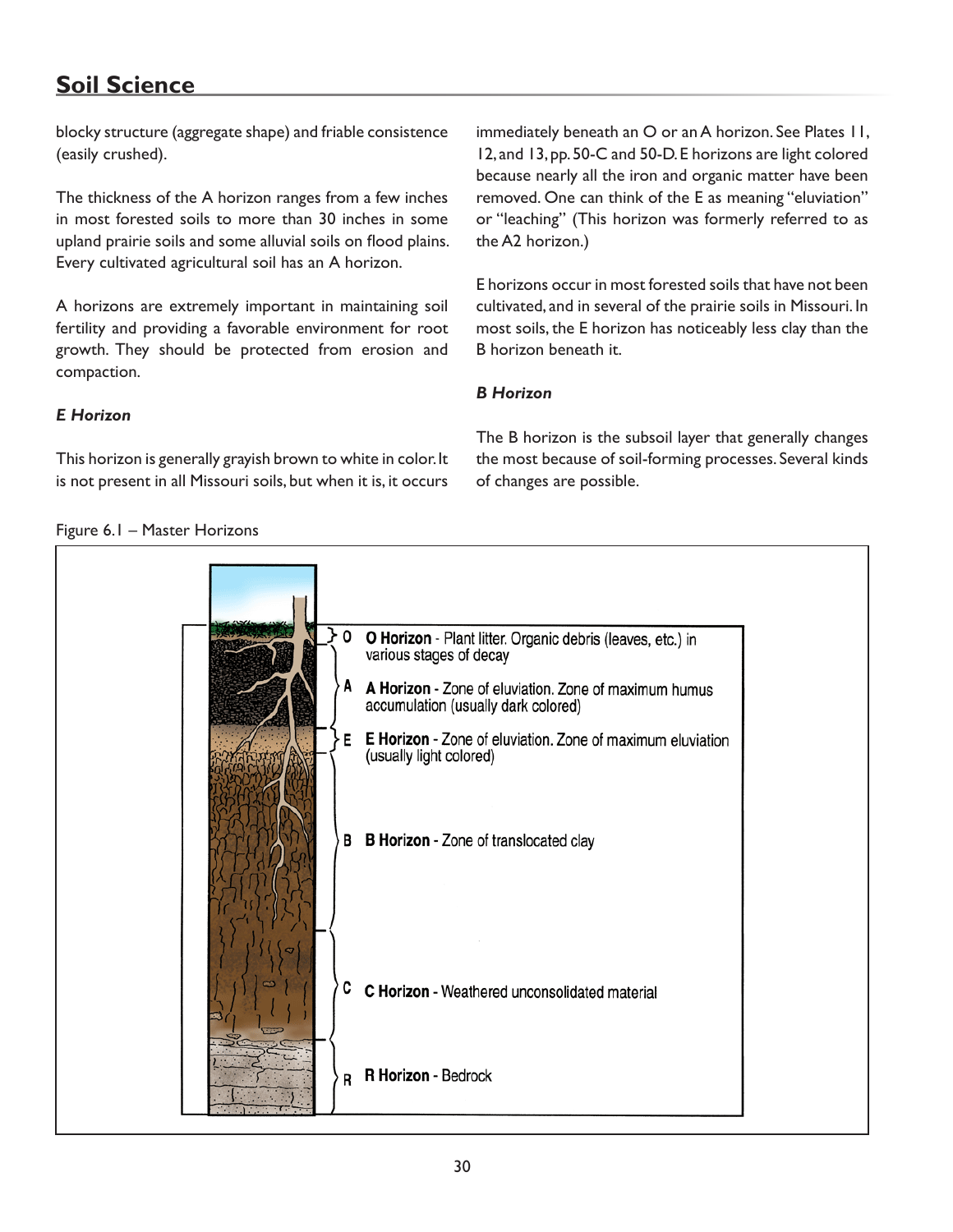In some soils, the B horizon has bright yellowish-brown, reddish-brown, or red colors. See Plates 5 and 9, pp. 50-B and 50-C. In others, it has the most evident blocky or prismatic structure. See Plate 6, p. 50-B. (Lesson 5 has a detailed discussion on structure.) Many B horizons have more clay than other horizons, and clay films may be visible. Kinds of B horizons are discussed more fully in the section, "Subordinate Divisions of Master Horizons," in this lesson.

### *C Horizon*

The C horizon is weathered, unconsolidated geologic material below the A or B horizon. Anything that one can dig with a spade, which has not been changed very much by the soil-forming processes, is considered C horizon.

### *R Horizon*

R stands for "bedrock." It refers to hard bedrock that one cannot easily dig with a spade. Depending on the depth to bedrock, the R horizon may occur directly beneath any of the other master horizons. See Plate 1, p. 50-A.

# **Horizon Boundaries**

The boundary between any two horizons can vary both in distinctness and in form. Some boundaries are very sharp. Others merge gradually into the horizon below.

The nature of the boundary provides clues to soil development and to certain aspects of soil behavior. An abrupt boundary, for example, may indicate a sudden change to another kind of material, either geologic or formed by soil development. Such a change may limit root penetration, or it may signal a different rate of water movement through the soil. See Plate 20, p. 50-E. Gradual boundaries, on the other hand, may indicate a very young soil, or a deep, highly weathered, old soil. See Plates 2, 5, and 21, pp. 50-A, 50-B, and 50-F. Terms used to describe boundary distinctness are "abrupt," "clear," "gradual," and "diffuse." See Figure 6.2.

The form, or shape, of horizon boundaries also may be described. Evaluation of this characteristic, however, requires careful examination of a soil profile to be sure

that the true relationship between soil horizons has been discovered. Terms used to describe boundary form are "smooth," "wavy," "irregular," and "broken." See Figure 6.3.

#### Figure 6.2 – Classes of Horizon Boundary Distinctness

**Abrupt:** Boundary is less than 1 inch (2.5 cm) wide. **Clear:** Boundary is  $1-2.5$  inches  $(2.5-6$  cm) wide. **Gradual:** Boundary is  $2.5 - 5$  inches  $(6 - 12.5$  cm) wide. **Diffuse:** Boundary is more than 5 inches (12.5 cm) wide.

#### Figure 6.3 – Classes of Horizon Boundary Form

**Smooth:**  Nearly a plane.

**Wavy:**  Shallow pockets are wider than they are deep.

**Irregular:**  Pockets are deeper than their width.

#### **Broken:**

Parts of the horizon are unconnected with other parts.

# **Transitional Horizons**

Master horizons rarely change abruptly from one to another. Instead, the changes occur gradually throughout a zone that may be 5 to 10 inches thick. These zones are called **transitional horizons**. There are three common ones in Missouri soils: AB, BA, and BC. See Figure 6.4.

#### *AB Horizon*

This transitional horizon occurs between the A and B horizons. It is dominated by properties of the A, but some of the properties of the B are evident. Dark colors associated with organic matter are fading because organic matter is decreasing. The structure often changes from granular to subangular blocky. See Plate 22, p. 50-F.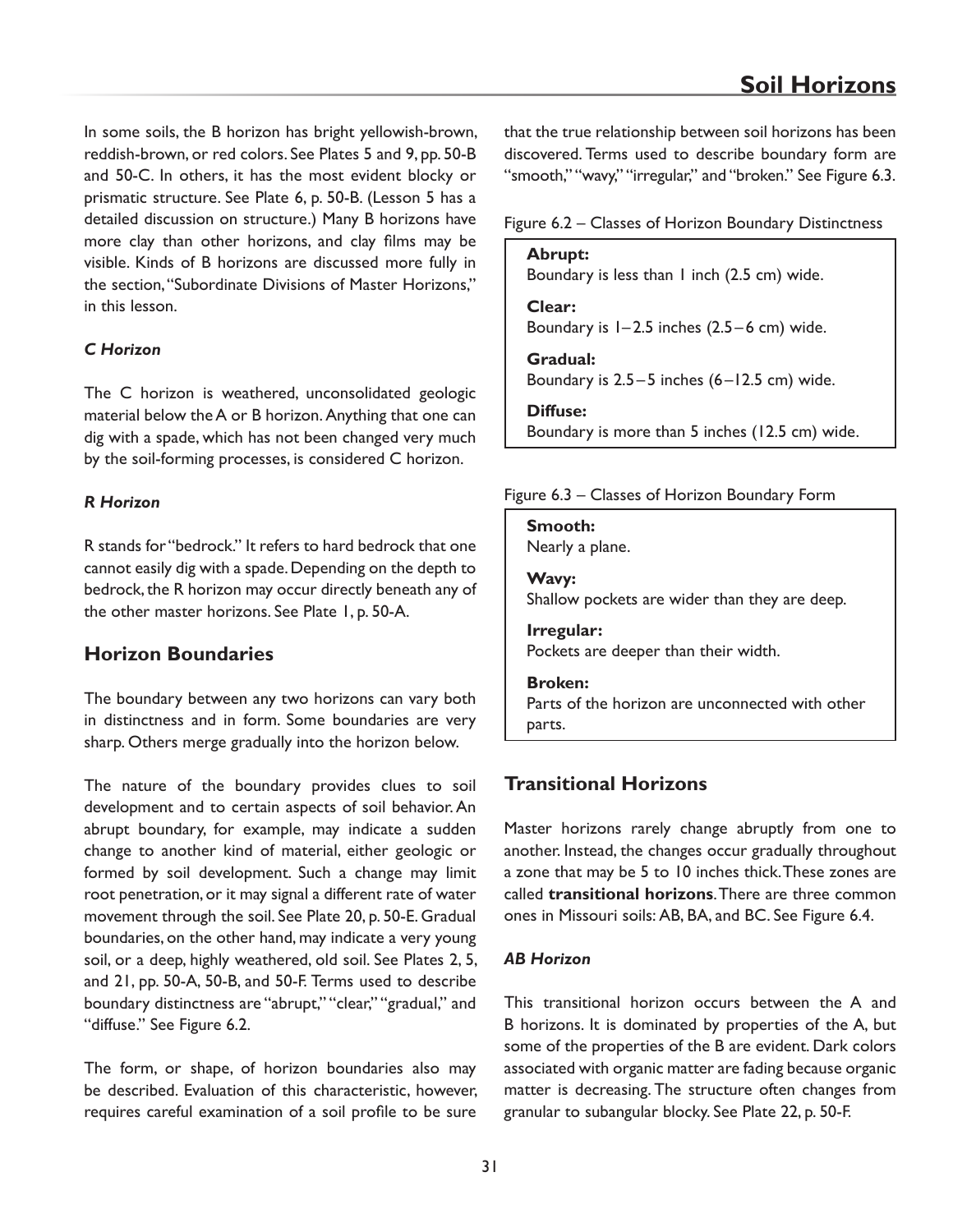# **Soil Science**

### *BA Horizon*

This horizon also occurs between the A and the B, but it has more characteristics of the B horizon. Generally, the structure will be the same type as the B, but less strongly expressed. The color may be a little darker than the B, or the clay content may be less than the maximum in the B. See Plate 23, p. 50-F.

### *BC Horizon*

This is a transition from the B to the C horizon. Properties of the B are dominant, but some influence of the C horizon is evident. In some pedons, the clay content will be less than the maximum in the B, but more than in the C. The C is structureless (massive), and the BC has structure, but the BC may have larger units and be more weakly expressed than the B.

# **Subordinate Divisions of Master Horizons**

Many horizons are the result of unique processes that leave a distinct mark on the horizon. These horizons are identified with a lower-case letter immediately following the master horizon symbol. More than 25 letters and combinations of letters are possible. Only the eight subordinate divisions of master horizons most common in Missouri are discussed here.

### *Oi Horizon*

The Oi horizon is a layer covering the A horizon with a layer of slightly decomposed twigs and leaves.

### *Ap Horizon*

The surface horizon of any soil that has been plowed or cultivated is called the "plow layer." That is what the "p"

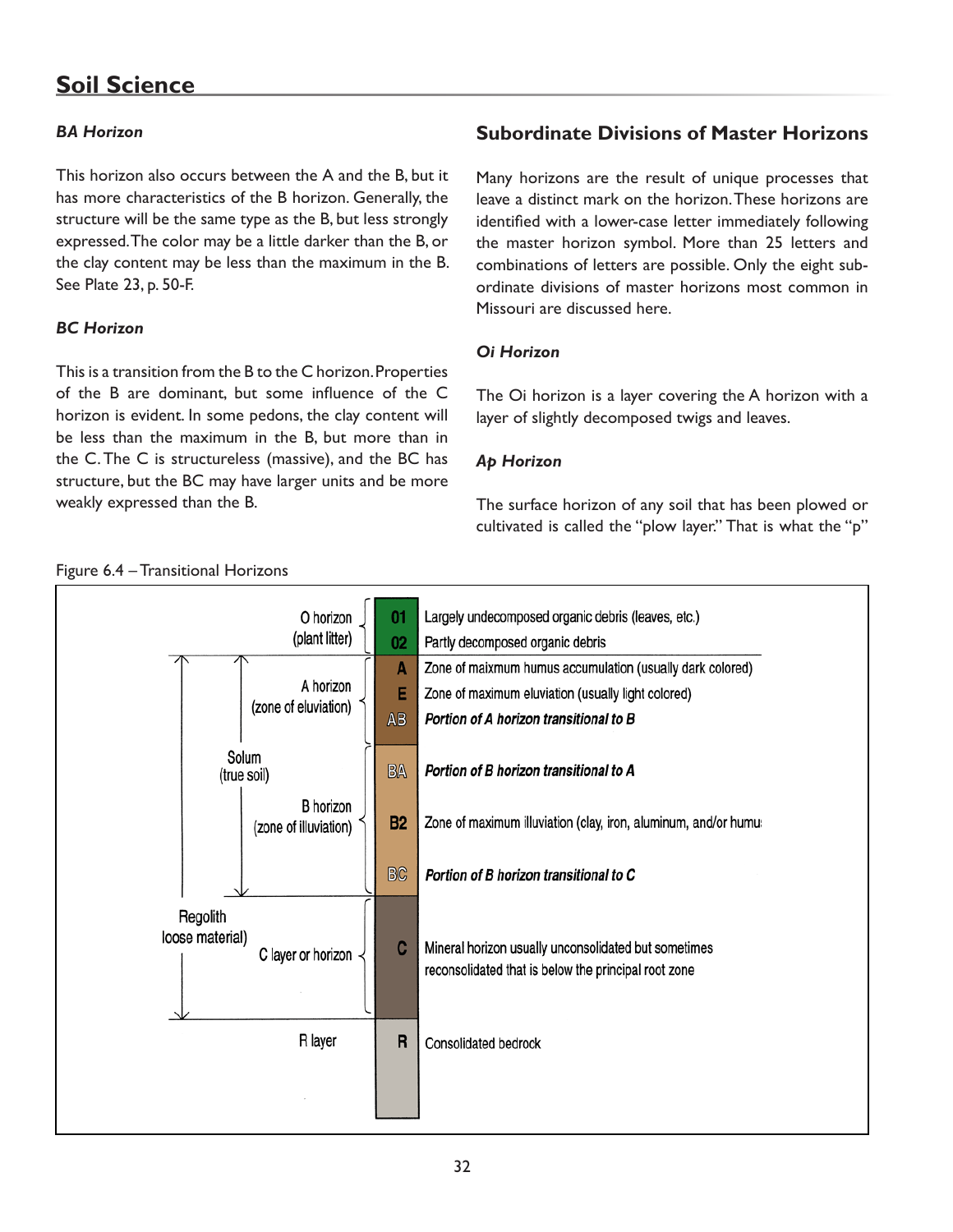stands for. Cultivation thoroughly mixes the upper 8 –12 inches (20-30 cm) of the soil and destroys any natural horizons that may have been present.

If the original A was very thick, plowing converts the upper part into an Ap, and the lower part remains simply as an A horizon. If the original A was very thin, then the Ap could rest on a B, C, or transitional horizon. Even where a soil has been severely eroded, such that all the original A is gone, plowing an exposed B or C horizon would automatically make the surface horizon an Ap. See Plates 4 and 24, pp. 50-A and 50-F.

#### *Bt Horizon*

The "t" stands for "translocated clay." Textural B horizons have distinctly more clay in them than the horizons above or below them. One may feel the difference by working a small amount of moist soil between the thumb and index finger. Soil that is high in clay content will ribbon or feel slick. See Figure 4.5 in Lesson 4.

Some of the clay comes from the soil horizons above the Bt horizon. Water moving down through the soil carries very fine clay particles with it. When the downward movement stops, the clay particles are deposited, building up the waxy coatings called clay films. Some of the clay also comes from the weathering of original minerals in the Bt horizon.

Bt horizons are quite common in Missouri soils. They usually have well-developed, blocky, or prismatic structure. See Plates 6 and 11, pp. 50-B and 50-C.

### *Bg Horizon*

The "g" stands for "gleyed" (glayed). That means the horizon is very wet for long periods of time. Iron in the soil is chemically reduced, and much of it has been leached out of the soil. As a result, gleyed horizons are usually dark gray. See Plate 13, p. 50-D. They may also be mottled.

Gleyed horizons usually indicate that the soil is poorly or very poorly drained. Gleying is not restricted to the B horizon. Other gleyed horizons include the Ag, Eg, BAg, BCg, and Cg.

#### *Bw Horizon*

Think of the "w" as meaning "weathered." Bw horizons have been changed by weathering, but not enough to form a Bt or Bg. In Missouri soils, the Bw differs from the C by having weak or moderate blocky structure. The Bw may also have a brighter color, and it may be more leached than the C. Bw horizons are common in young soils of flood plains and low stream terraces. See Plate 4, p. 50-A.

### *Bx Horizon*

This refers to a special feature called a **fragipan** (frajah-pan). It typically is a massive, dense, but not cemented, soil horizon. This horizon is often mottled and has seams of gray silt scattered throughout. See Plates 25, 26, and 27, p. 50-G. The fragipan is so dense that neither plant roots nor water can readily penetrate, except in the gray silt seams. In Missouri, fragipans occur mostly in gently sloping upland soils and some high terrace soils in southern Missouri.

### *Bk Horizon*

This horizon has an accumulation of translocated calcium carbonate, or free lime. Carbonates leached from upper horizons have been redeposited in the Bk horizon. There are visible white streaks or nodules of free lime. A way to test for lime is to apply a drop of diluted hydrochloric acid (10% HCI) on the soil. Nodules of fine lime will bubble violently (effervesce).

Some soils on the Missouri River flood plain and in the uplands of northwest Missouri have free lime throughout their profiles. The "k" is used only to indicate a horizon enriched in visible deposits of carbonates by translocation. A Bk horizon may very well have an ordinary C horizon beneath it that contains only its original amount of calcium carbonate.

### *Cr Horizon*

The Cr horizon consists of weathered bedrock, or rock that is soft enough to slice with a knife or a spade. The original rock structure is often visible, but the rock is not hard enough to be designated as an R horizon.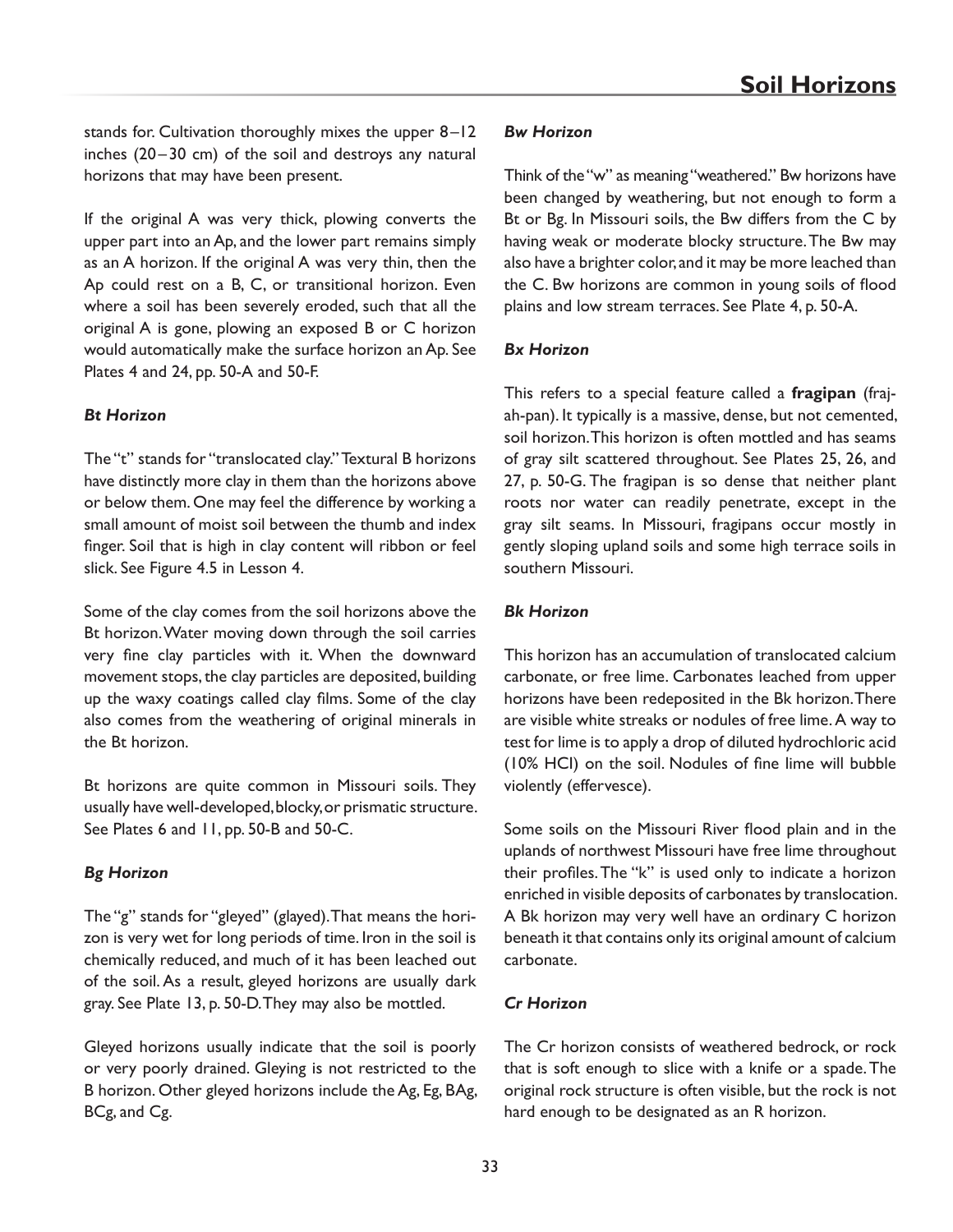### **Subdivisions of Thick Horizons**

Sometimes one or two of the master horizons or subordinate divisions in a soil are so thick that they need to be classified into special subdivisions. Subdivisions are vertical sequences within any single horizon. Small changes in texture, color, or structure are commonly used to make the subdivision.

Subdivisions are always indicated by a number immediately following the letter symbol(s). Figure 6.5 offers a few examples of some thick soil horizons that are subdivided.

Figure 6.5 – Subdivisions of Thick Horizons

| Thick A Horizon: A1, A2    |    |            |
|----------------------------|----|------------|
| Thick Bg Horizon: Bg1, Bg2 |    | <b>Btl</b> |
| Thick Bt Horizon: Bt1, Bt2 | Bt |            |
| Thick Bw Horizon: Bw1, Bw2 |    | Bt2        |
| Thick C Horizon: C1, C2    |    |            |

# **Lithologic Discontinuities**

Parent material is the geologic material from which soils form. It may be material from a flood deposit (alluvium), material weathered from rock in place (residuum), windblown material (loess), material moved by gravity (colluvium), or material moved by glaciers (glacial till). When all the horizons of a soil have formed in a single kind of parent material, the ordinary A, B, and C designations for those horizons are used.

Some soils, however, have formed in more than one kind of parent material. A flooding river, for example, may deposit fresh silt on top of older sands and gravels. In northern Missouri soils, loess may be deposited on glacial till. In southern Missouri soils, it is common to have a very thin layer of loess over residuum or colluvium, or colluvium may be deposited on residuum.

If soil horizons are developed in more than one parent material, a number is placed in front of the horizon letter symbol to indicate its position from the top down. This is referred to in soil science as a **lithologic discontinuity**. A lithologic discontinuity expresses a significant change in texture and/or mineralogy that indicates a difference in parent material from which the horizons formed. The geologic material at the surface is always assumed to be first, and the number 1 is never used. The second geologic material is indicated by a 2, the third by a 3, and so on. Thus, a soil formed in silt over gravel could have the following set of horizons: A-AB-B-2BC-2C. See Plates 9, 17, and 28, pp. 50-C, 50-E, and 50-G.

# **Common Horizon Sequences**

Several official Missouri profiles that are presently used by the United States Department of Agriculture's Natural Resources Conservation Service are listed in Figure 6.6. The names of the horizons in the typical profile are given, along with the landform. Nearly all geographic areas of Missouri are represented on this list.

Figure 6.7 gives an example of an Official Soil Description (OSD) of the Menfro series. It is a soil common to the hills adjacent to the Missouri and Mississippi Rivers.

# **Summary**

The smallest volume that can be called a soil is a pedon. A pedon is three-dimensional and large enough to permit study of all horizons.

A soil profile is a vertical section of a soil pedon beginning at the surface and continuing down through all of the horizons, including the parent material. Six kinds of horizons may occur in soil profiles. They are called master horizons and are named with capital letters: O, A, E, B, C, and R.

The boundary between any two horizons can vary both in distinctness and in form. Some boundaries are very sharp (abrupt), while others are gradual. Most changes in horizons are gradual. Generally, if the change occurs over more than 5 inches, there is a zone called a transitional horizon. A transitional horizon usually has properties of both the horizon above and the one below. Transitional horizons are named by using the two capital letters of the two horizons they separate.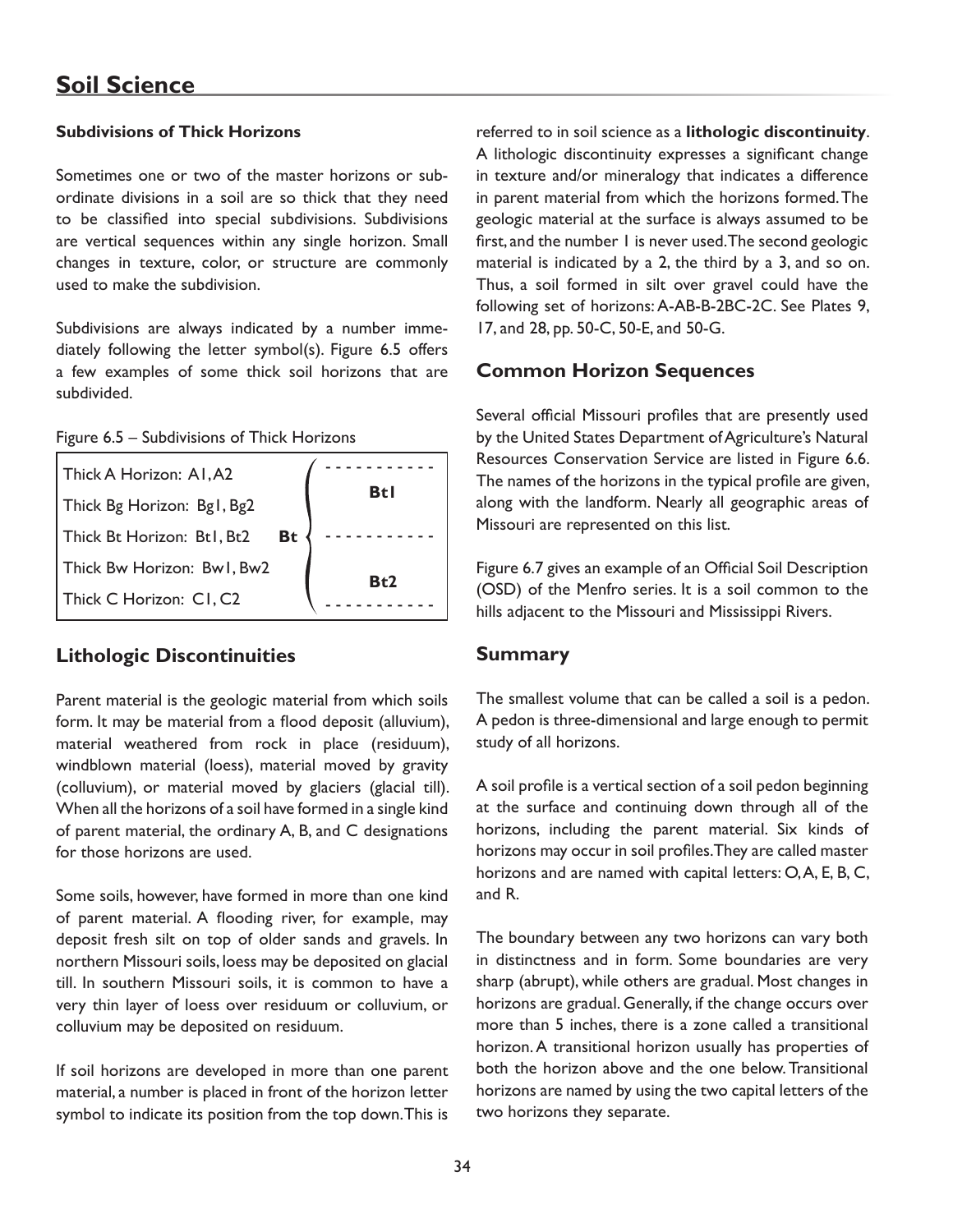Some horizons have special features, which are identified by a lower-case letter immediately following the master horizon letter symbol. The eight most common in Missouri are i (slightly decomposed organic material), p (plow layer), t (translocated clay), g (gleyed), w (weathered), x (fragipan), k (translocated calcium), and r (soft bedrock).

Some horizons are very thick but may have small changes in texture, color, or structure, which require further division. Thick horizons are identified by adding a numeral after the letter symbol(s).

Lithologic discontinuities are soils formed in more than one parent material. They are indicated by a numeral placed in front of the letter symbol(s).

Some common horizon sequences are listed. An Official Soil Description is given.

Figure 6.6 – Common Horizon Sequences in Missouri

**Arbela:**  Ap, E, Btg, BCg (flood plain)

**Arisburg:** Ap, A, Bt, Btg1, Btg2, Btg3, Btg4, Cg (upland)

**Armstrong:** Ap, E, BE, Bt1, 2Bt2, 2Bt3, 2Bt4, 2BC (upland)

**Barco:** A1, A2, Bt1, Bt2, Bt3, Bt4, Cg (upland)

**Bardley:** A, E, 2Bt1, 2Bt2, 2Bt3, R (upland)

**Bolivar:**  Ap, E, BE, Bt1, Bt2, Bt3, Cr, R (upland, see Plate 1, p. 50-A)

**Caneyville:** Oi, A, E, Bt1, Bt2, R (upland)

**Cedargap:** A1, A2, A3, C1, C2 (flood plain)

**Chariton:** Ap, E, BE, Btg1, Btg2, Btg3, 2Cg (stream terrace)

**Clarksville:**  Oi, A, E, BE, Bt1, Bt2, 2Bt3, 2Bt4, 2C (upland)

**Creldon:** A1, A2, Bt1, Bt2, Bt3, 2Btx1, 2Btx2, 3Bt1, 3Bt2 (upland)

**Dockery:** Ap, C1, C2, C3, C4 (flood plain)

**Gasconade:** A, Bw, R (upland)

**Gepp:** A, E, BE, 2Bt1, 2Bt2 (upland, see Plate 28, p. 50-G)

**Grundy:** Ap, A, BA, Btg1, Btg2, Btg3, Btg4, Cg (upland, see Plate 7, p. 50-B)

**Hamburg:** A, AC, C1, C2 (upland)

**Lebanon:**  Ap, BE, Bt1, Bt2, Bt3, 2Ex, 2Bx, 2Bt1, 2Bt2, 2Bt3 (upland)

**Leonard:** Ap, Btg1, Btg2, 2Btg3, 2Btg4, 2Btg5 (upland)

**Menfro:** Ap, E, BE, Bt1, Bt2, Bt3, C (upland, see Plate 24, p. 50-F)

**Niangua:** A, E, 2Bt1, 2Bt2, 2Bt3, 2R (upland)

**Nodaway:** Ap, C (flood plain)

**Racket:**  A1, A2, A3, A4, 2C (flood plain)

**Sibley:**  Ap, A1, A2, Bt1, Bt2, Bt3, C1, C2 (upland)

**Vesser:** Ap, E1, E2, Btg1, Btg2, BCg (flood plain)